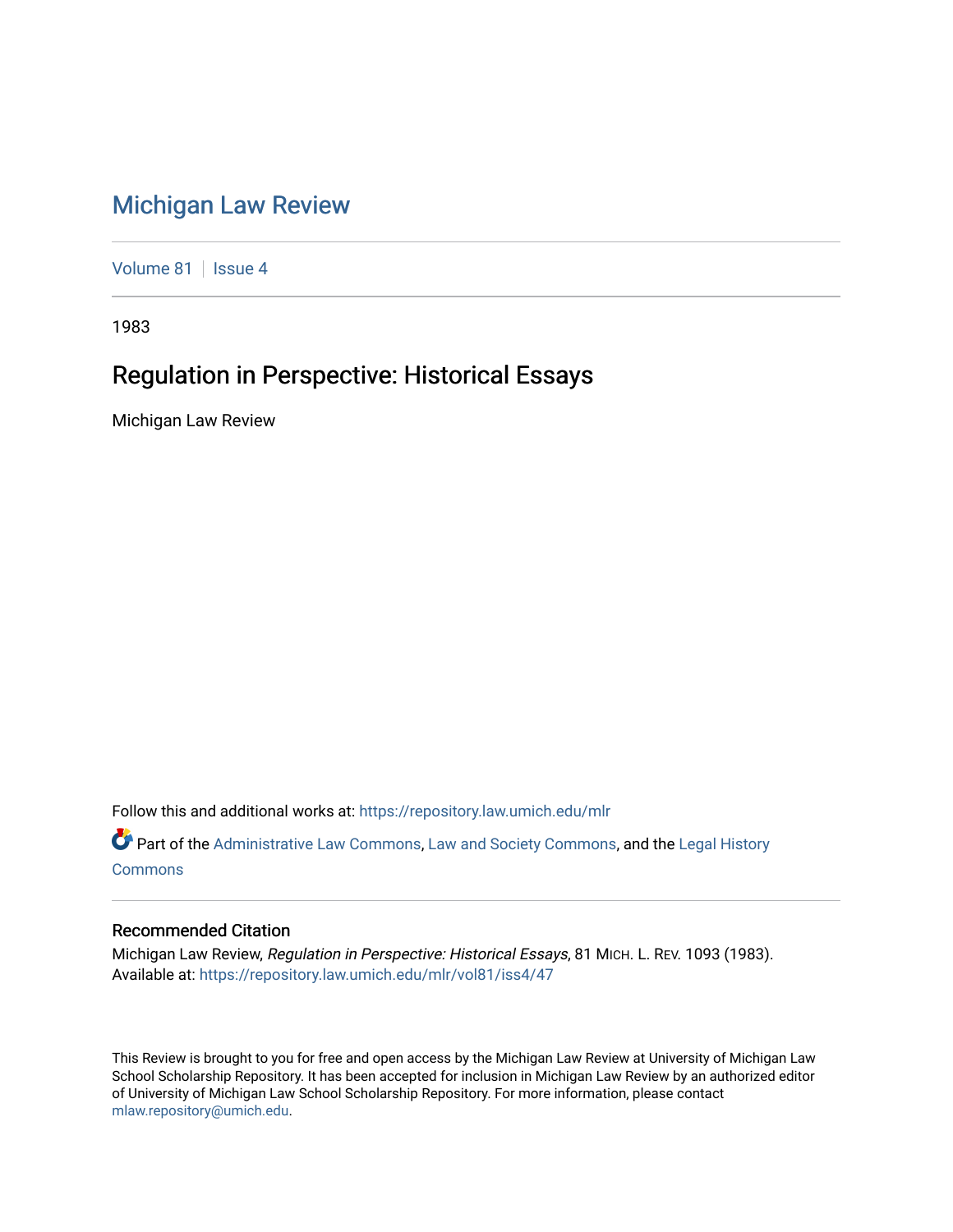REGULATION IN PERSPECTIVE: HISTORICAL ESSAYS. Edited by *Thomas K McCraw.* Cambridge, Mass.: Harvard University Press. 1981. Pp. ix, 246. \$17.95.

*Regulation in Perspective: Historical Essays* presents a collection of five essays, originally presented at a Harvard Business School Conference. The contributors focus on the history of regulation, generally avoiding economic analysis. Instead, the authors  $-$  four historians and a political scientist  $$ describe American regulatory schemes as a function of the society in which they arose. This results in some interesting commentary from some relatively uncommon analytic perspectives.

Each author begins by closely examining a particular phase of economic regulation. The subjects range from the regulations of various industries prior to the New Deal to the independent role of regulatory agencies in the structure of American government. Historical episodes are compared and contrasted throughout, with the aim of understanding the past and predicting, as well as guiding, the future. The central theme uniting the contributions is a common concern for the felt need which inspired different regulatory enterprises. While those needs varied greatly across time and across industries, the contributors agree with Morton Keller's assertion in the second essay that a nation's regulatory system reflects its history and the development of its society. As Gerald Berk notes in his concluding essay, the history of regulation "is, in large part, a history of how people thought about and debated the nature of the market, economic efficiency, business social responsibility, and acceptable levels of health and environmental risk in industrial society" (p. 187).

The authors, of course, go beyond the somewhat unsurprising conclusion that public ideology has shaped the regulatory environment. One of the most interesting aspects of the book is the contributors' analyses of the role of economic as opposed to other influences in the formation of the public attitudes governing the scope of regulation. For example, Thomas Mccraw challenges the primacy of economic efficiency in the original understanding of antitrust legislation. At least some early reformers, notably Brandeis, supported trade regulation because of political and social, rather than economic, considerations. McCraw translates the antitrust debate of the early twentieth century into the contemporary vocabulary of industrial concentration economics, 1 and concludes that Brandeis rested his support for regulation on other grounds. For ideological reasons derived from the progressive movement, Brandeis perceived the antitrust issue as an opportunity to maximize the absolute number of business units in the economy, despite whatever welfare losses might be imposed by foregone economies of scale.<sup>2</sup>

While a credible development of Brandeis' views, McCraw's analysis

<sup>1.</sup> Much of McCraw's analysis relies on the distinction between center firms and peripheral firms and the theory of the dual economy. *See generally* R. AVERITT, THE DUAL ECONOMY: THE DYNAMICS OF AMERICAN INDUSTRY STRUCTURE (1968).

<sup>2.</sup> McCraw, of course, is not the first to suggest that some of the goals of the Sherman Act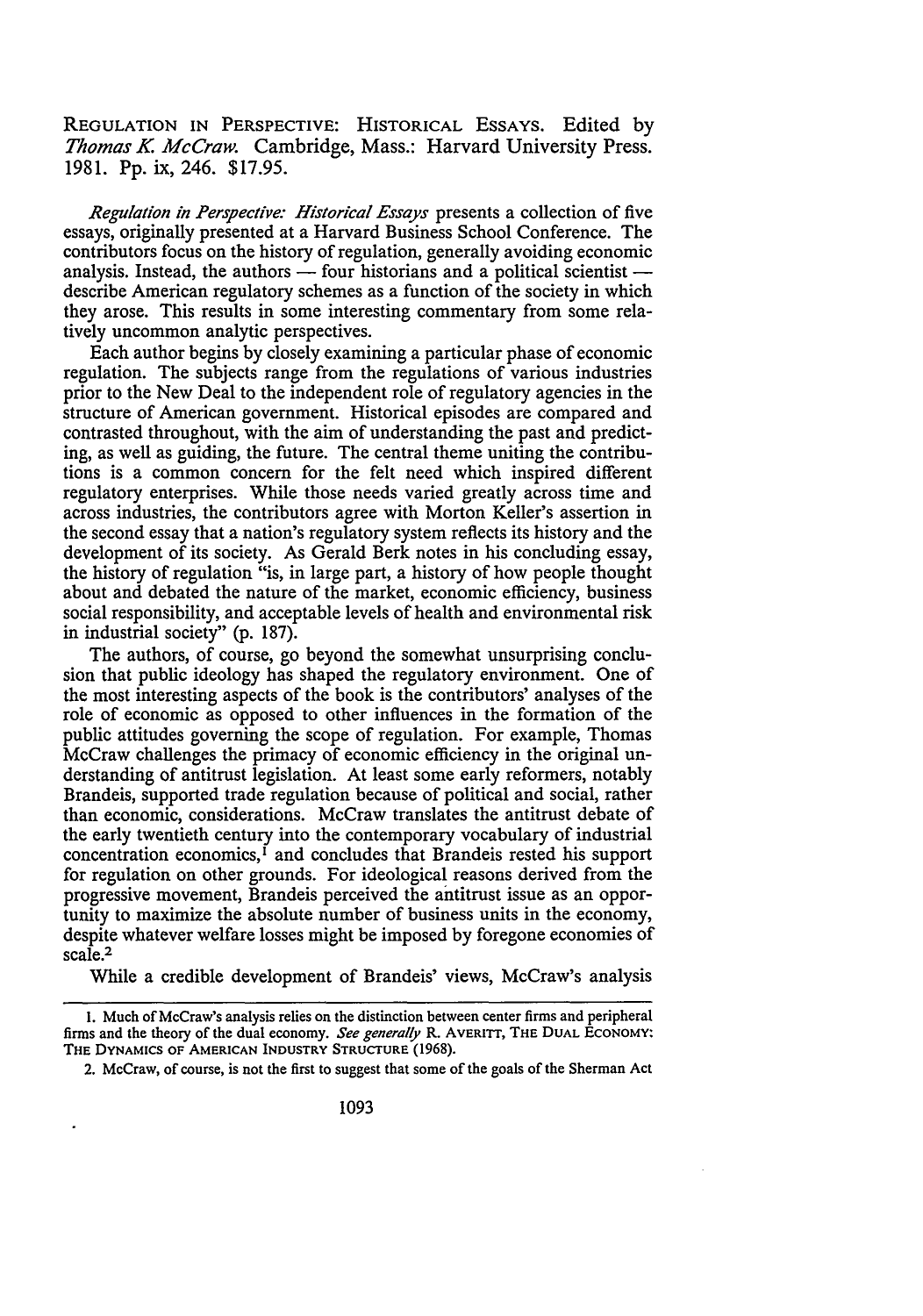bears little relation to current antitrust law. Not only is there little support for the conclusion that more pivotal reformers such as Senator Sherman based their beliefs on political rather than economic concems,3 but congressional inaction has long since placed an imprimatur of approval on the economic approach.4 Moreover, especially with respect to a statute as facially obscure as the Sherman Act, speculations regarding the motives of its authors can hardly be conclusive. Indeed, Mccraw if anything seems reluctant to exalt the political over the efficiency rationale for trade regulation, as evidenced in his discussion of Brandeis' support for exempting small businesses from price-fixing prohibitions (pp. 49-50). Nevertheless, Mc-Craw asserts that the American experience with antitrust regulation evidences "a powerful disinclination to persist in hard economic analysis that may lead away from strong ideological preferences" (pp. 54-55). Perhaps, but contemporary antitrust policy is the domain of technocrats, not reformers. The closest thing to ideology in the regulation of industrial concentration is almost surely the wealth-maximization of Posner and his disciples.<sup>5</sup> Ifso, the implicit distinction between political (or intellectual) ideology and economic analysis may be limited to an historical observation.

Another theme uniting the various contributions to *Regulation in Perspective* is America's historical ambivalence between corporate power on the one hand and governmental power on the other. While scarcely an original insight,6 this ideal leads to some interesting commentary by Morton Keller. Keller convincingly suggests that this ambivalence has fostered a highly complex regulatory system, one which reconciles one of the world's most extensive regulatory networks with one of its freest economies, and one of the strictest antitrust policies with one of the highest levels of merger activity.

Generalizing from history, the authors also look to recent changes in American regulation. These changes, suggests David Vogel, include shifting ideologies, heightened concern for social issues, and more intense political debate about the intrusiveness of federal regulation and its costs to the private sector. But Vogel also points out the rise of administrative agencies as independent sources of public policy, illustrating his assertions with examples drawn from recent environmental and consumer-protection legislation.

6. *See* E. HAWLEY, THE NEW DEAL AND THE PROBLEM OF MONOPOLY: A STUDY IN Eco-NOMIC AMBIVALENCE 472-73 (1966).

were inconsistent with consumer welfare maximization. *See generally* Bork, *Legislative Intent and the Policy of the Sherman Act,* 9 J.L. & EcoN. 7 (1966).

<sup>3.</sup> *See Weaver,Antitrust Division of the Department of Justice,* in THE POLITICS OF REOU• LATION 130 (J. Wilson ed. 1980).

<sup>4.</sup> At least since United States v. United Shoe Mach. Corp., 110 F. Supp. 295 (D. Mass. 1953), *ajfd. per curiam,* 347 U.S. 521 (1954), the courts have viewed the antitrust laws primarily as guardians of economic efficiency. The congressional failure to repudiate the economic approach arguably constitutes approval of the statutory interpretation. *See, e.g.,* Merrill Lynch, Pierce, Fenner & Smith v. Curran, 102 S. Ct. 1825, 1841 (1982); Lorillard v. Pons, 434 U.S. 575, 580-81 (1978).

<sup>5.</sup> *See* R. POSNER, ANTITRUST LAW (1976). Posner has since ranged far from industrial market structure in developing his ethical system of ''wealth maximization." *See, e.g.,* R. Pos-NER, THE ECONOMICS OF JUSTICE (1981).